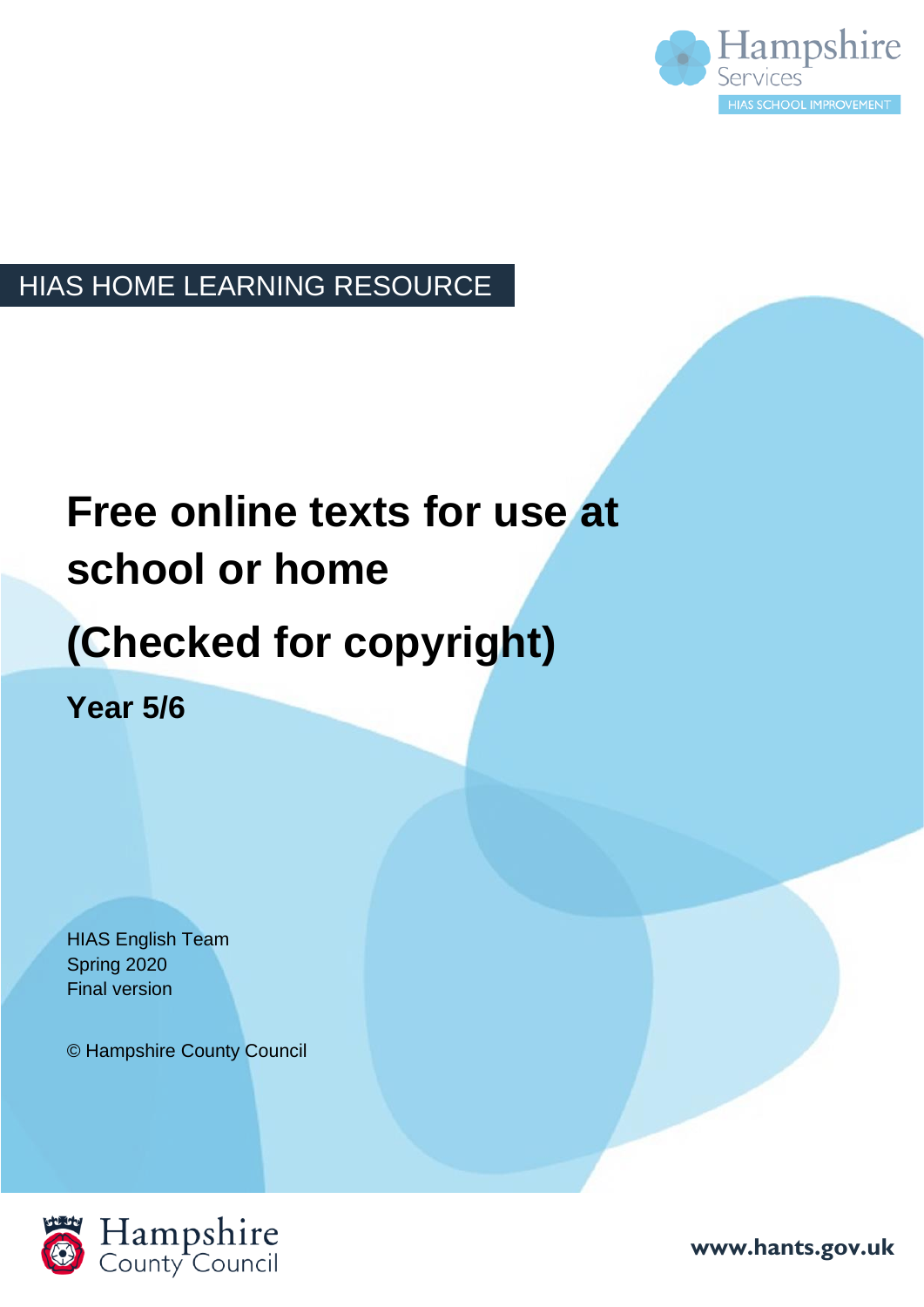#### **Short Stories**

These short stories are free as samples extracted from collections. They could be read aloud for enjoyment or used as a stimulus for writing.

| <b>Story</b>                                                           | <b>Key Stage</b> | Link                                                                                           |
|------------------------------------------------------------------------|------------------|------------------------------------------------------------------------------------------------|
| Ship of Death by<br>Kevin Crossley-<br><b>Holland in Short</b><br>Too! | UKS <sub>2</sub> | Available in Amazon 'Look Inside'<br>https://www.amazon.co.uk/dp/0192780131/ref=rdr ext<br>tmb |
| The Rain Tree by<br>Louise Cooper in<br>Short and Scary!               | UKS <sub>2</sub> | Available in Amazon 'Look Inside'<br>https://www.amazon.co.uk/dp/0192781901/ref=rdr_ext<br>tmb |

#### **Poetry**

These free poems should be enjoyed, discussed and read aloud. Try learning one by heart!

| Poem                                                                | <b>Key Stage</b> | Link                                                                                                                                                    |
|---------------------------------------------------------------------|------------------|---------------------------------------------------------------------------------------------------------------------------------------------------------|
| Jabberwocky by Lewis<br>Caroll                                      | UKS <sub>2</sub> | https://www.poetryfoundation.org/poems/42916/jab<br>berwocky                                                                                            |
| The Listeners and The<br><b>Empty House by Walter</b><br>de la Mare | UKS <sub>2</sub> | https://www.poetryfoundation.org/poems/47546/the-<br><b>listeners</b><br>https://www.poetryfoundation.org/poems/48220/the-<br>empty-house-56d22946a6424 |
| Sea Fever by John<br>Masefield                                      | UKS <sub>2</sub> | https://www.poetryfoundation.org/poems/54932/sea-<br>fever-56d235e0d871e                                                                                |
| The Tyger by William<br>Blake                                       | UKS <sub>2</sub> | https://www.poetrybyheart.org.uk/poems/the-tyger/                                                                                                       |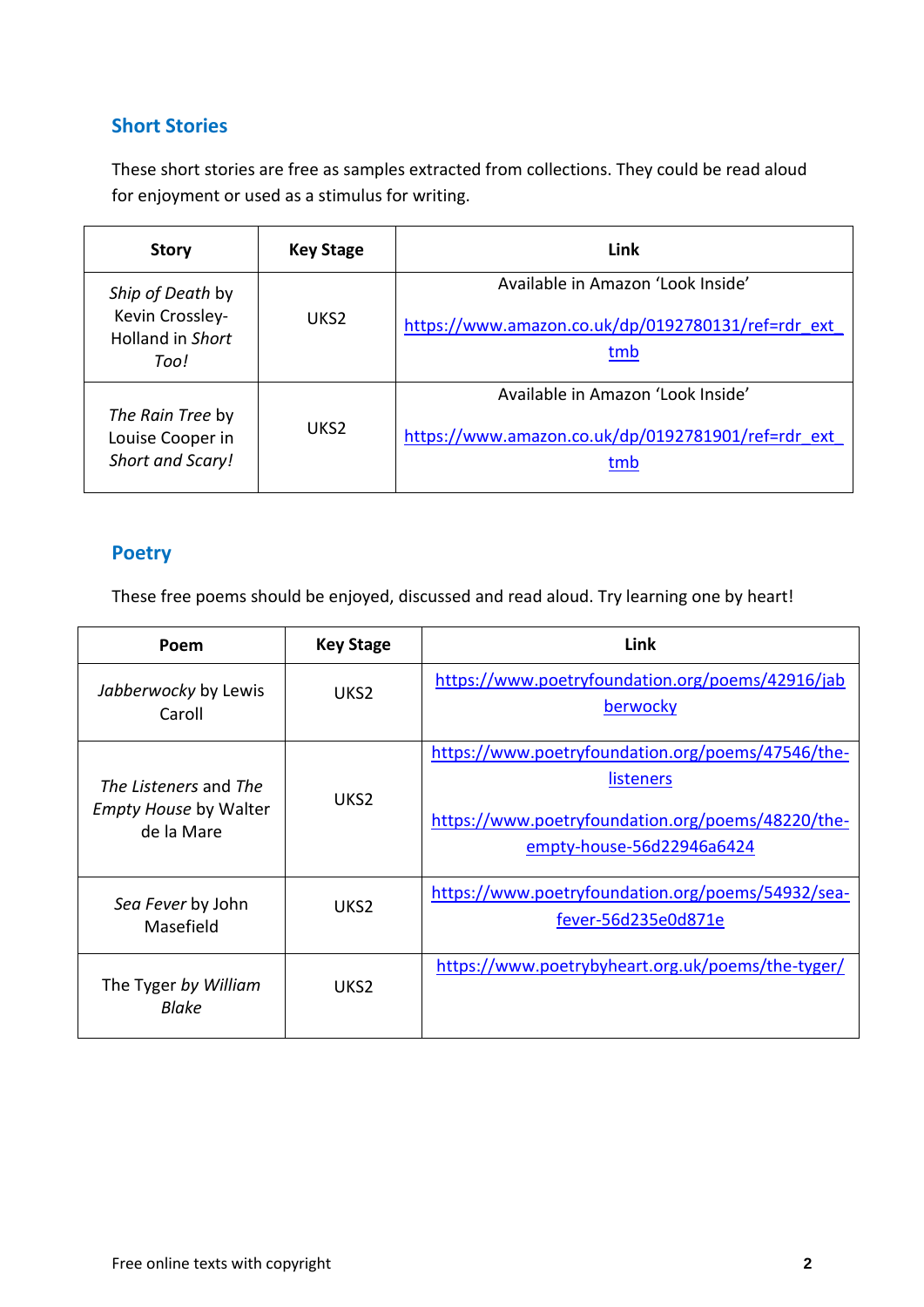#### **Films**

Film can be used as a great stimulus for writing. There are many more films to share at the Literacy Shed:<https://www.literacyshed.com/home.html>

#### **These links may change. Always check content is appropriate before viewing with children.**

| <b>Film</b>              | <b>Key Stage</b> | Link                                            |
|--------------------------|------------------|-------------------------------------------------|
| Alma                     | UKS <sub>2</sub> | https://vimeo.com/4749536                       |
| Pigeon Impossible        | UKS <sub>2</sub> | https://www.youtube.com/watch?v=jEj<br>UAnPc2VA |
| The Majestic Plastic Bag | UKS <sub>2</sub> | https://www.youtube.com/watch?v=GLg<br>h9h2ePYw |
| The Present              | UKS <sub>2</sub> | https://www.youtube.com/watch?v=Wj<br>qiU5FgsYc |
| Pandora Discovered       | UKS <sub>2</sub> | https://www.youtube.com/watch?v=GB<br>GDmin 38E |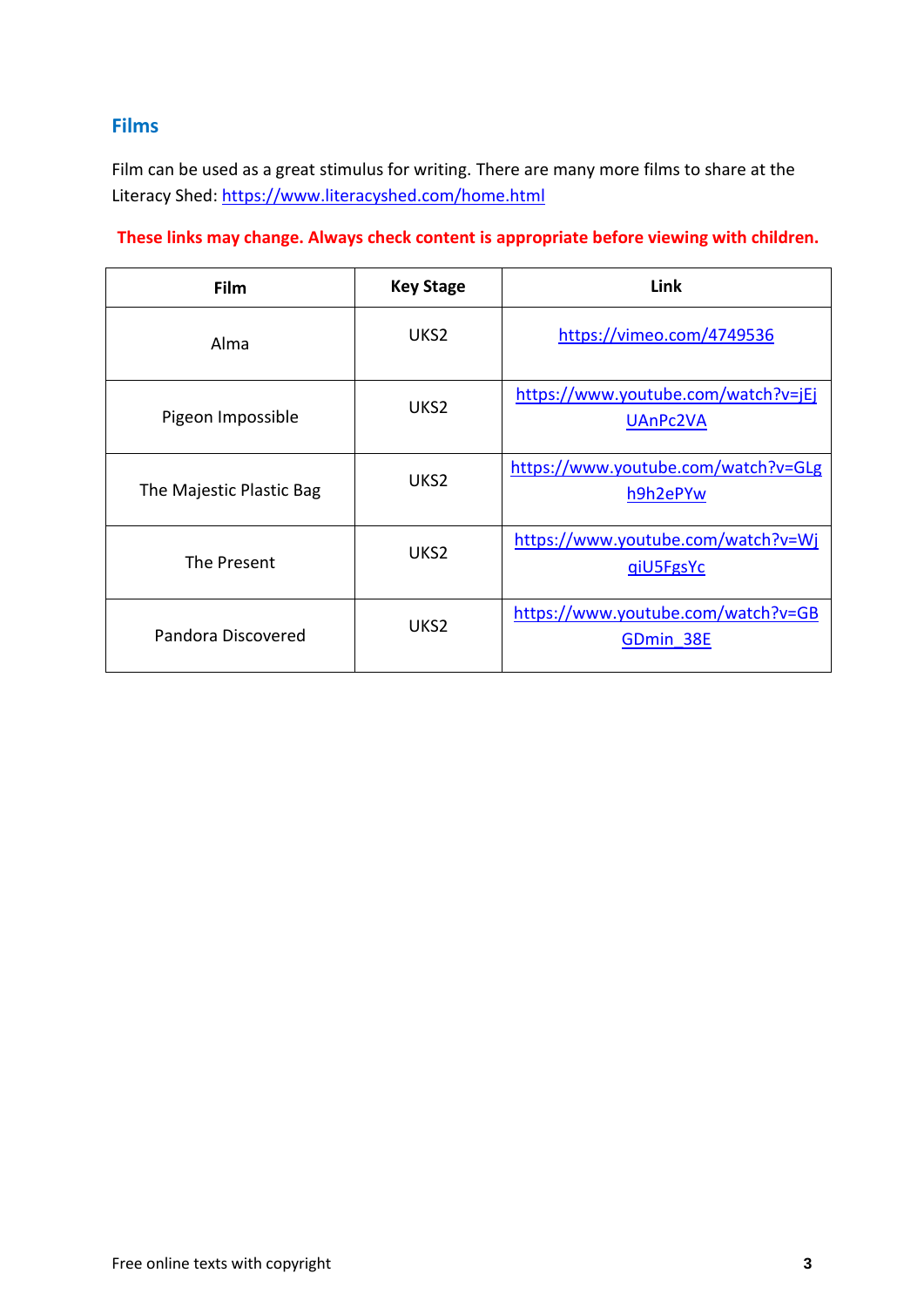### **Novels and longer stories**

These are novels and longer stories that are available online in their entirety for free.

| <b>Novel</b>                                                          | <b>Key Stage</b> | Link                                                                                      |
|-----------------------------------------------------------------------|------------------|-------------------------------------------------------------------------------------------|
| Alice's Adventure in<br><b>Wonderland by Lewis</b><br>Carroll (audio) | UKS <sub>2</sub> | https://stories.audible.com/pdp/B0036GRHBU?ref=a<br>dbl ent anon ds pdp pc pg-1-cntr-0-49 |
| <b>Black Beauty by Anna</b><br>Sewell (audio)                         | UKS <sub>2</sub> | https://stories.audible.com/pdp/B006OCAOMW?ref=<br>adbl ent anon ds pdp pc pg-2-cntr-0-6  |
| Moonfleet by J. Meade<br>Falkner                                      | UKS <sub>2</sub> | http://archive.org/stream/moonfleet10743gut/1074<br><u>3-8.txt</u>                        |
| The Wind in the Willows<br>by Kenneth Grahame                         | UKS <sub>2</sub> | https://www.gutenberg.org/files/27805/27805-<br>$h/27805$ -h.htm                          |
| War Horse by Michael<br>Morpurgo (audio)                              | UKS <sub>2</sub> | https://www.bbc.co.uk/sounds/brand/p04rs0qr                                               |